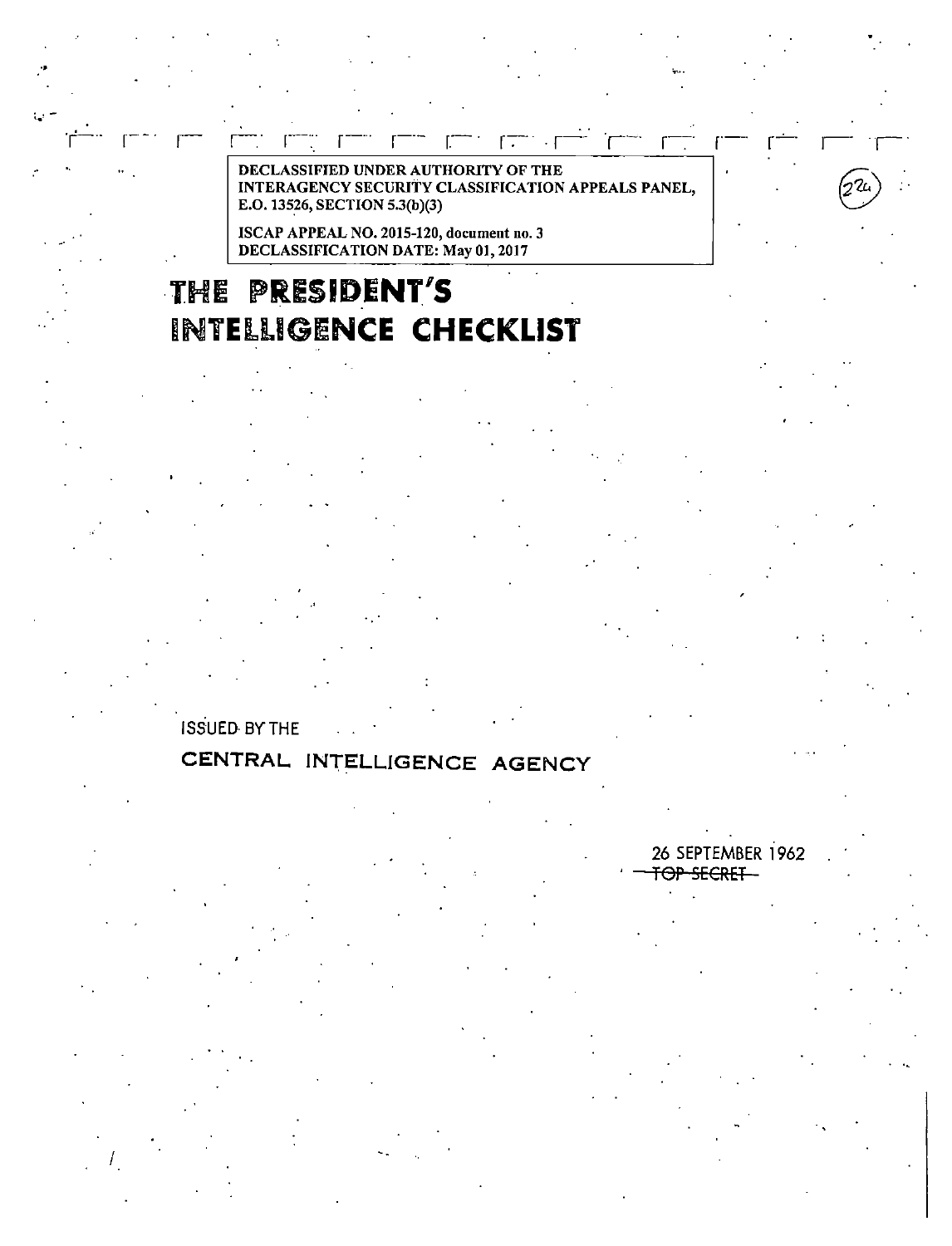1. Cuba

 $\mathcal{L}$ 

The port facility in Cuba,  $a$ which the Soviets contracted for yesterday, will be the first base for their fishing fleets outside the bloc.

The Soviet North Atlantic b. fishing fleet of some 500 trawlers has operated primarily around the Grand Banks, but has been extending its operations southward. Some of the trawlers are converted for oceanographic research and communications intelligence operations.

We do not know where the base  $\mathbf{c}$ . is planned, but would expect some port to be chosen which already has some facilities (and could be expanded later) to permit early use by Soviet vessels.

Meanwhile, Panama is followd. ing up Senator Smathers' idea of a Caribbean region military alliance against Cuba,

Panamanian delegates in New е. York are promoting a meeting of the ten countries concerned to consider the idea and to work out an agreed position to present at the forthcoming Washington meetings.

For The President Only-Top Secret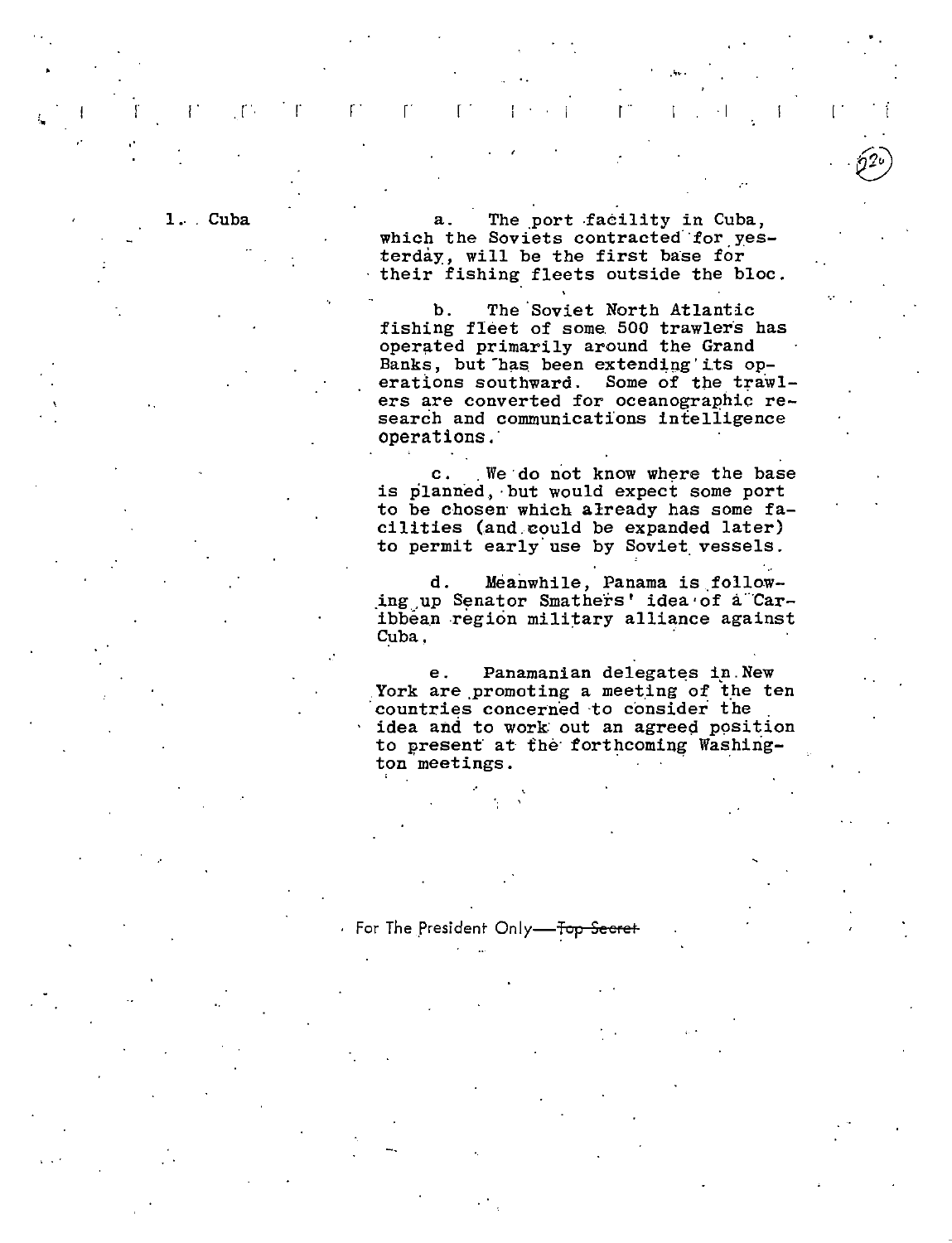$\overline{2}$ . Berlin

U Thant told Ambassador Steven $a$ son yesterday, in connection with Khrushchev's idea of posting a UN observer in Berlin, that he did not feel the UN should undertake heavy responsibilities in Berlin at present.

As a beginning, however, U b. Thant thought that as a humanitarian measure an observer might be useful, perhaps assisting divided families on both sides of the wall and carrying out some degree of liaison between the two sides. In any case, he did not want to take the initiative in the matter.

The subject of Berlin did not  $\mathbf{c}$ . come up during Secretary Rusk's luncheon meeting with Gromyko yesterday.

Israel's Foreign Minister Meir  $a$ turned thumbs down on Johnson's refugee plan in a talk with him last week end.

Mrs. Meir said Israel's posib. tion on the refugee issue was not negotiable, and presumably will say the same thing officially to Secretary Rusk in New York this week.

The Arabs have at best been  $\mathbf{c}$ . unenthusiastic, but they have not been so categorical. So far no Arab state has rejected it publicly.

For The President Only-<del>Top Secret</del>

Johnson Plan

 $3:$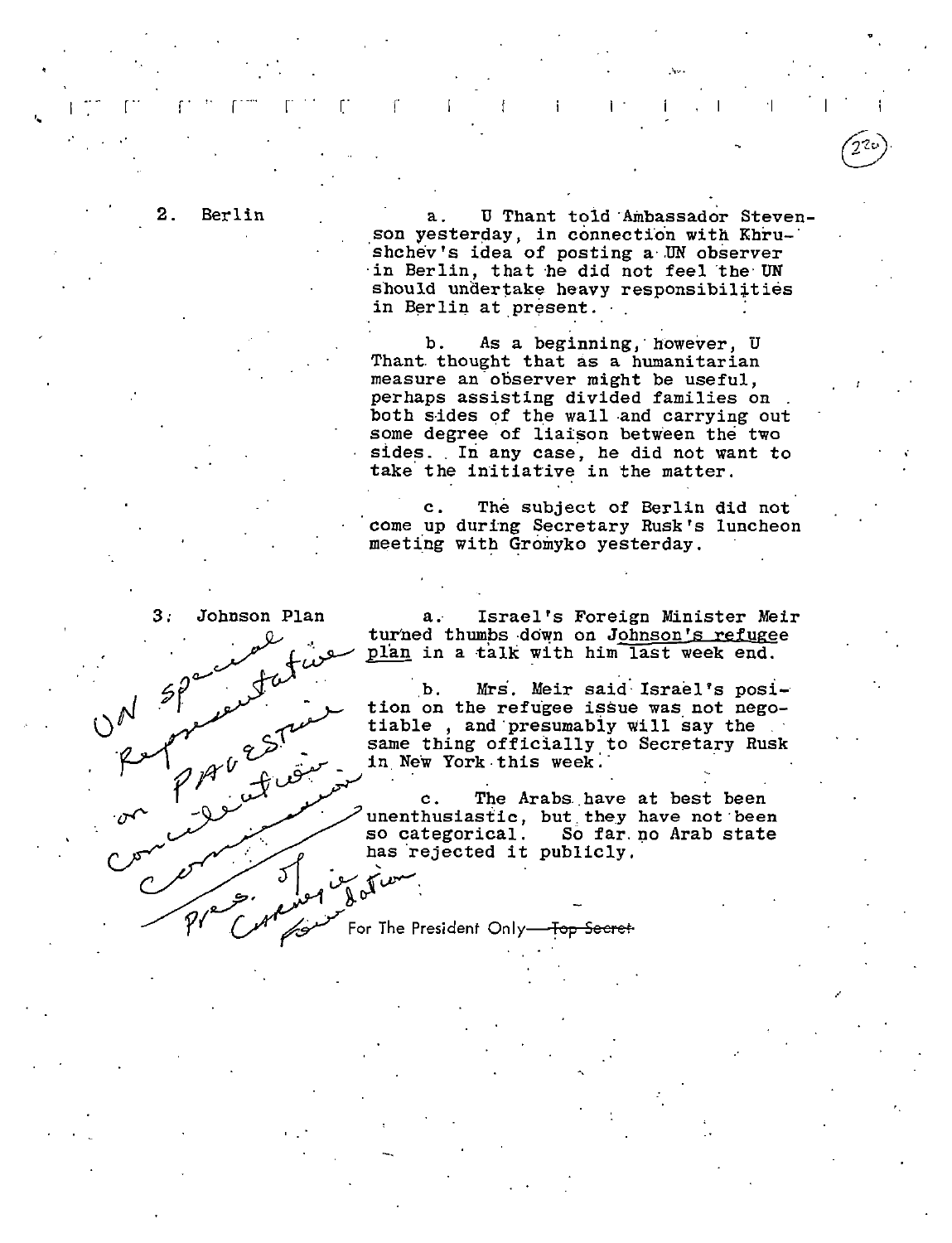$\overline{4}$  . France-Algeria

over 3,000 Europeans who have disappeared in Algeria since early July as victims of Algerian reprisals.

50X1, E.O.13526

Paris is trying to hush up b. the matter, both to encourage refugees to return (there are some 650,000 of them) and to reduce the political impact of the refugee issue on the October referendum and the later assembly elections.

Meanwhile, Ben Bella is still  $\mathbf{c}$ . putting his government together.

Congo 5.

Five more Katangan planes  $a$ . have been spotted at the same airfield where UN reconnaissance earlier showed five Harvards being camouflaged.

b. The new planes, also thought to be Harvards, are hidden in the bush adjacent to the field at Kolwezi. Word is that the Katangans have arranged to obtain an unknown number of P-51 Mustangs, but we have no confirmation.

Reports that the Katangan c. gendarmerie has been expanded by three battalions (it now numbers some 18,000) also show that Tshombé has in mind the possibility of an eventual military showdown.

**For The President Only---Top-Secret-**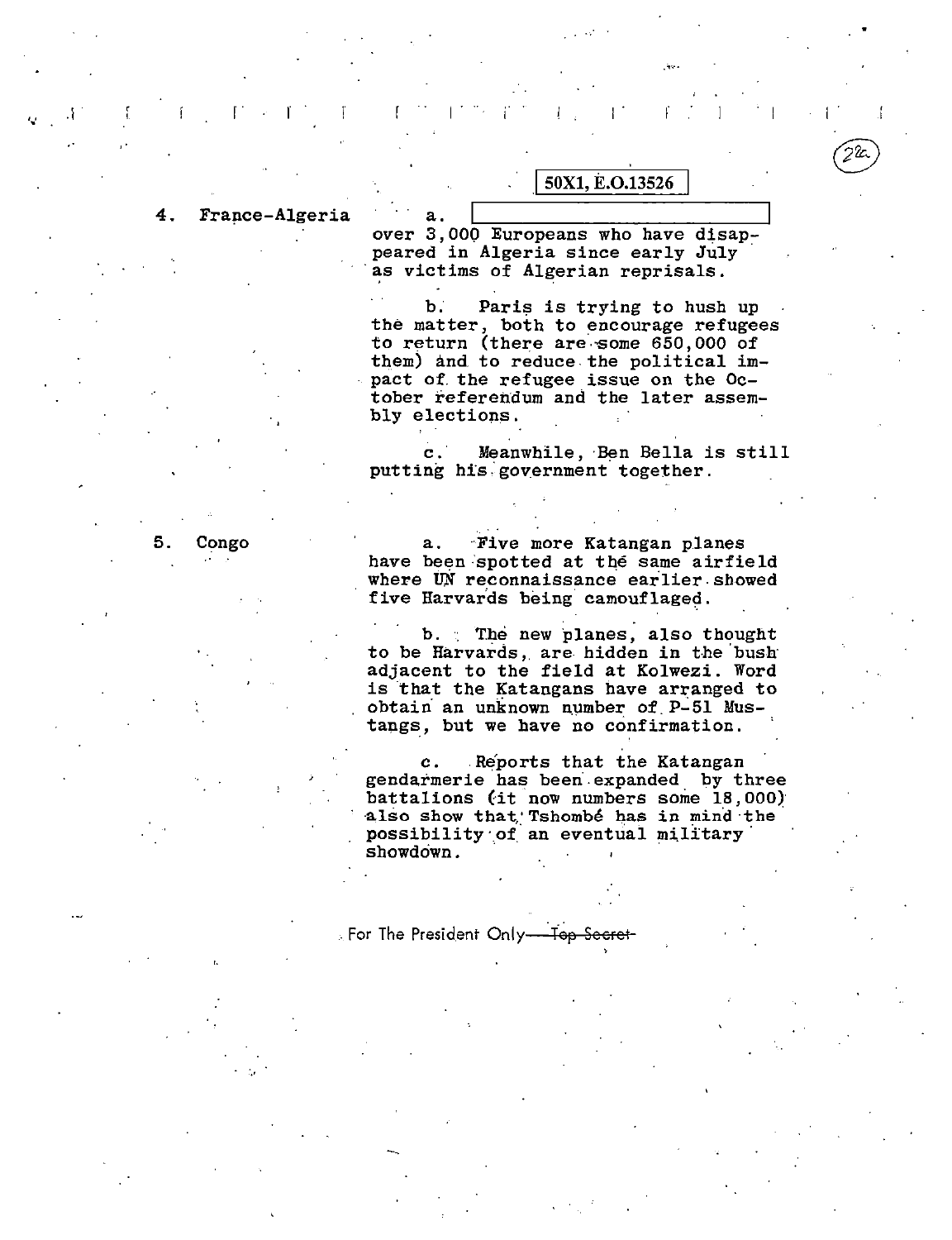REVIEW OF THE SITUATION IN/YEMEN

#### 50X1, E.O.13526

1. Seventy-one-year-old Imam Ahmad exceeded of pulmonary illness on 19 September.

He was one of the more colorful monarchs of the area.

- He had ruled Yemen's 5 million citizens since 1948  $2.$ by buving off powerful tribal chiefs, taking "custody" (i.e., hostage) of their sons and ruthlessly suppressing all dissidence. During his reign he survived two coup attempts (one, in 1955, was led by his brother whom the Imam later publicly executed in a mass beheading), a tribal revolt, and an assassination attempt.
- $3<sub>1</sub>$ The Imam lived hard in other ways too, and acquired a number of ailments $\langle$

from years of debauchery and drug addiction. 50X1, E.O.13526

Mohammed Badr, the late Imam's 35-year-old son and<br>"Crown Prince," has moved quickly to consolidate his 4. position as the new Imam. In a bid for support, he has announced a general amnesty for political prisoners and abolished the system of hostages. There has as yet been no overt opposition to him. but his accession is known to be resented by Yemen's powerful northern tribes.

 $\cdot$  For The President Only-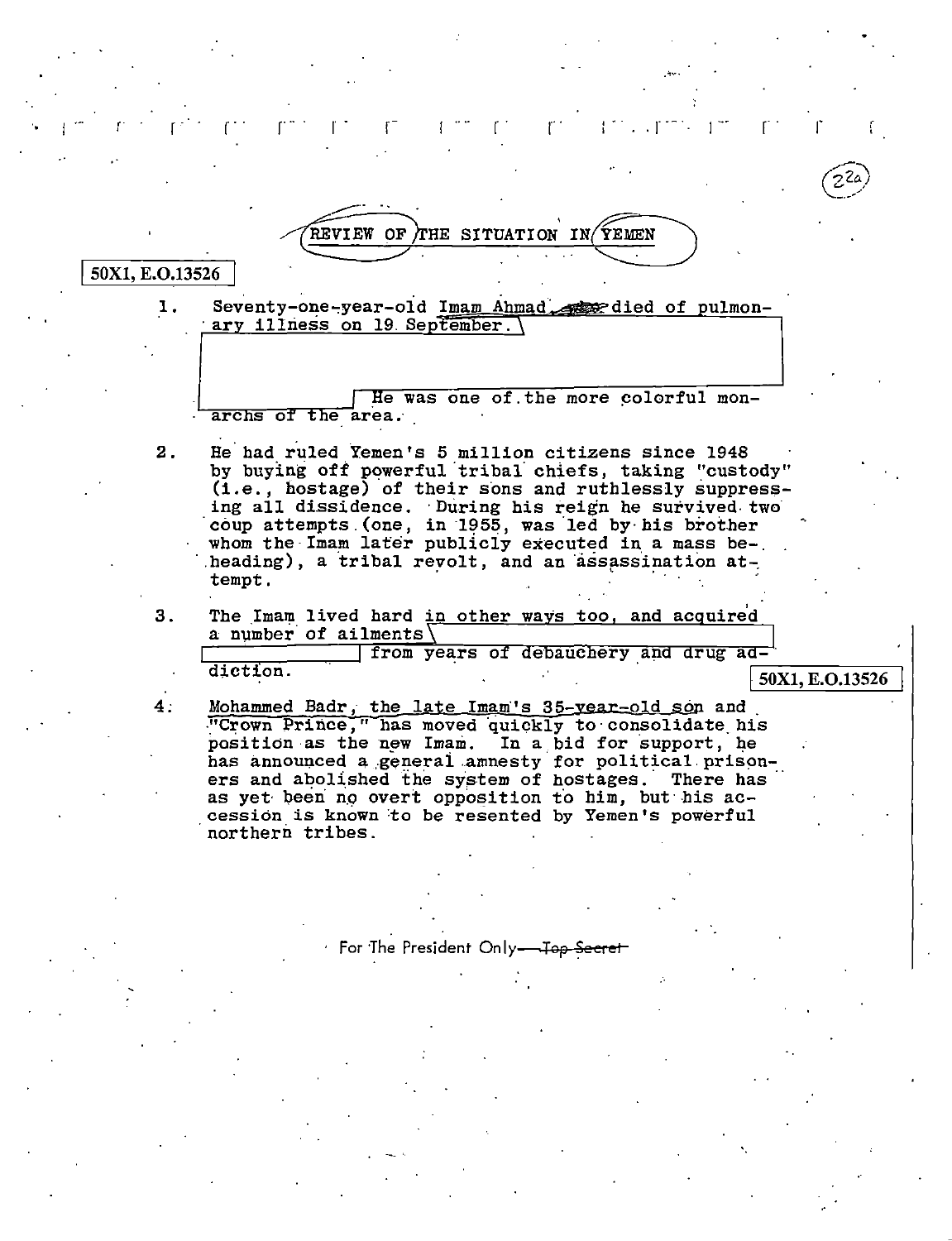5. The Imamate, which is in fact a religious office from which the holder derives political authority as well, has by custom been filled by tribal agreement. The northern tribal chiefs object to the arbitrary designation of Badr by the late Imam. They would prefer Prince Hasan, Imam Ahmad's brother, who is presently in New York as head of the Yemeni UN delegation.

 $\Gamma$  . In  $\Gamma$  is  $\Gamma$  if  $\Gamma$  is  $\Gamma$  if  $\Gamma$  is  $\Gamma$  if  $\Gamma$  if  $\Gamma$  if  $\Gamma$ 

..

6. Hasan is adopting a wait-and-see attitude toward Badr and has denied that he plans to return to Yemen to lead the opposition.

50X1, E.O.13526

- 7. Badr has relatively progressive ideas, by Yemeni standards {i.e., he wants· to drag the Yemeni out of the eleventh century but certainly not into the twentieth). But he has not shown himself to have his father's strength of purpose.
- 8. In attempting to placate the conservative tribal elements; .Badr runs the risk of exposing himself to overthrow by pro-Nasir republican elements; who have long been plotting against the monarchy. The Egyptian government's overt relationship might become reasonably cordial, but Egypt will probably continue to give clandestine aid to the anti-Monarchical Free Yemeni .Movement.
- 9. Badr, as Crown Prince, was instrumental in obtaining economic and military aid from the Soviet bloc. This represents economic opportunism rather than political conviction.

For The President Only-<del>Top Secret</del>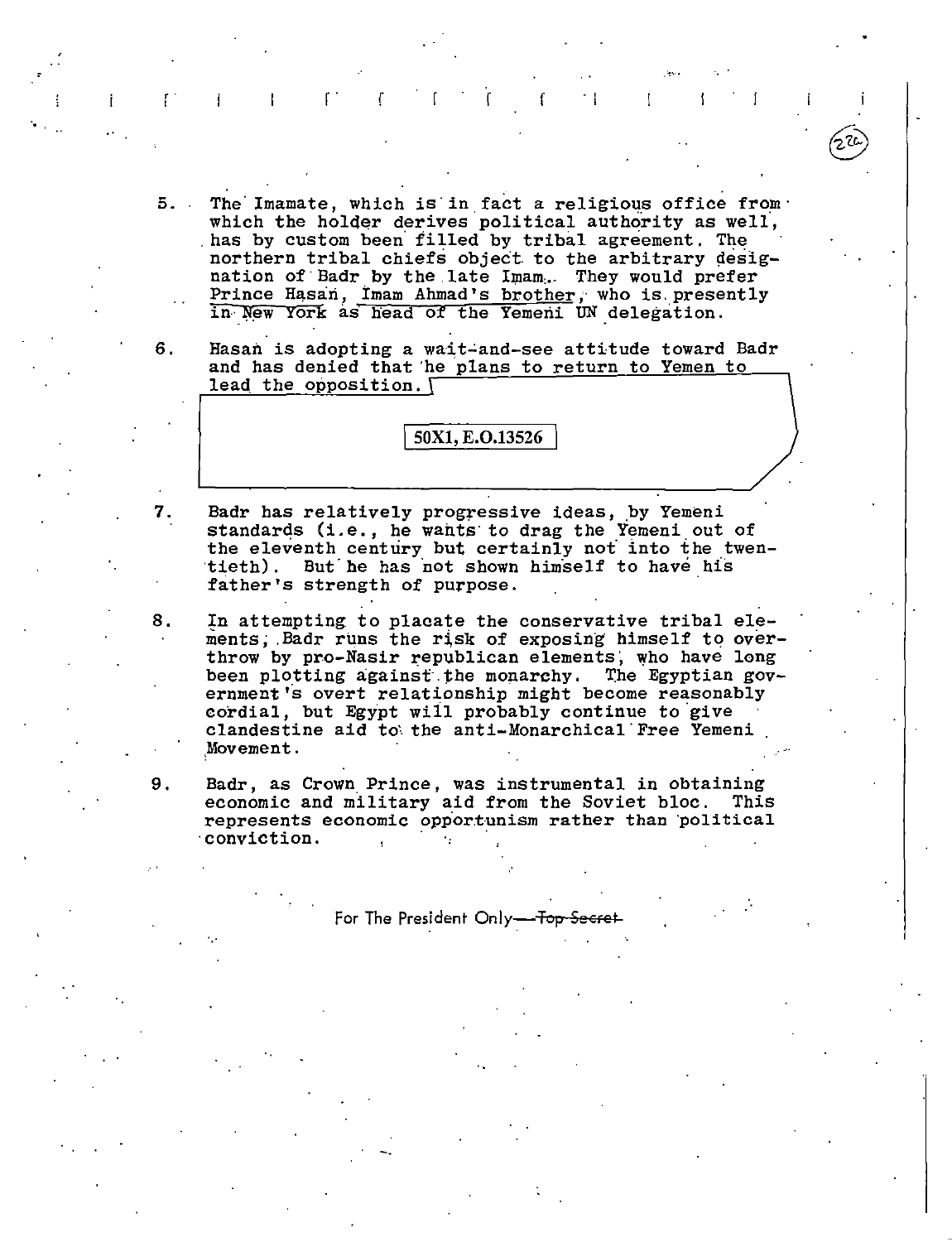|                 | A. French Tests The French plan several atomic tests<br>in the Sahara between late next month and early De-   |
|-----------------|---------------------------------------------------------------------------------------------------------------|
|                 | cember. These, we are told, will be the last in the<br>Thereafter, testing (not before the middle<br>Sahara.  |
|                 | of next year) will be done<br>in the                                                                          |
| 50X1, E.O.13526 | Pacific.                                                                                                      |
| $\cdot$ B.      | China-USSR The Reuters correspondent in Peiping                                                               |
|                 | claims that Russian officials there have acknowledged                                                         |
|                 | the two remaining Soviet consulates at Shanghai and<br>Harbin will be closed next month "as an economy move." |
|                 | Rumors to this effect had earlier been denied by So-                                                          |
|                 | viet officials in Shanghai and Peiping, but we had                                                            |
|                 | thought it a distinct possibility and are now inclined<br>to accept it as a fact.                             |
| $\mathbf{C}$ .  | China The Nationalists are planning a special sabo-                                                           |
|                 | tage operation against the mainland to celebrate ei-<br>ther 1 or 10 October.                                 |
| D.              | USSR. Extensive Far Eastern military exercises of                                                             |
|                 | the past three weeks have ended. They featured live<br>firing to Kamchatka of three medium-range missiles.    |
| 50X1, E.O.13526 |                                                                                                               |
| Ε.              | UAR The high-level administrative changes announced                                                           |
|                 | by Nasir on Monday merely provide a superficial new<br>look for the 10-year-old "revolution."                 |
|                 |                                                                                                               |
|                 |                                                                                                               |
|                 |                                                                                                               |
|                 |                                                                                                               |

For The President Only-<del>ەن.</del> <del>Secret</del>

ŀ,

 $\mathfrak{r}^{\ast}$ 

ľ

 $\mathsf{f}$ 

520